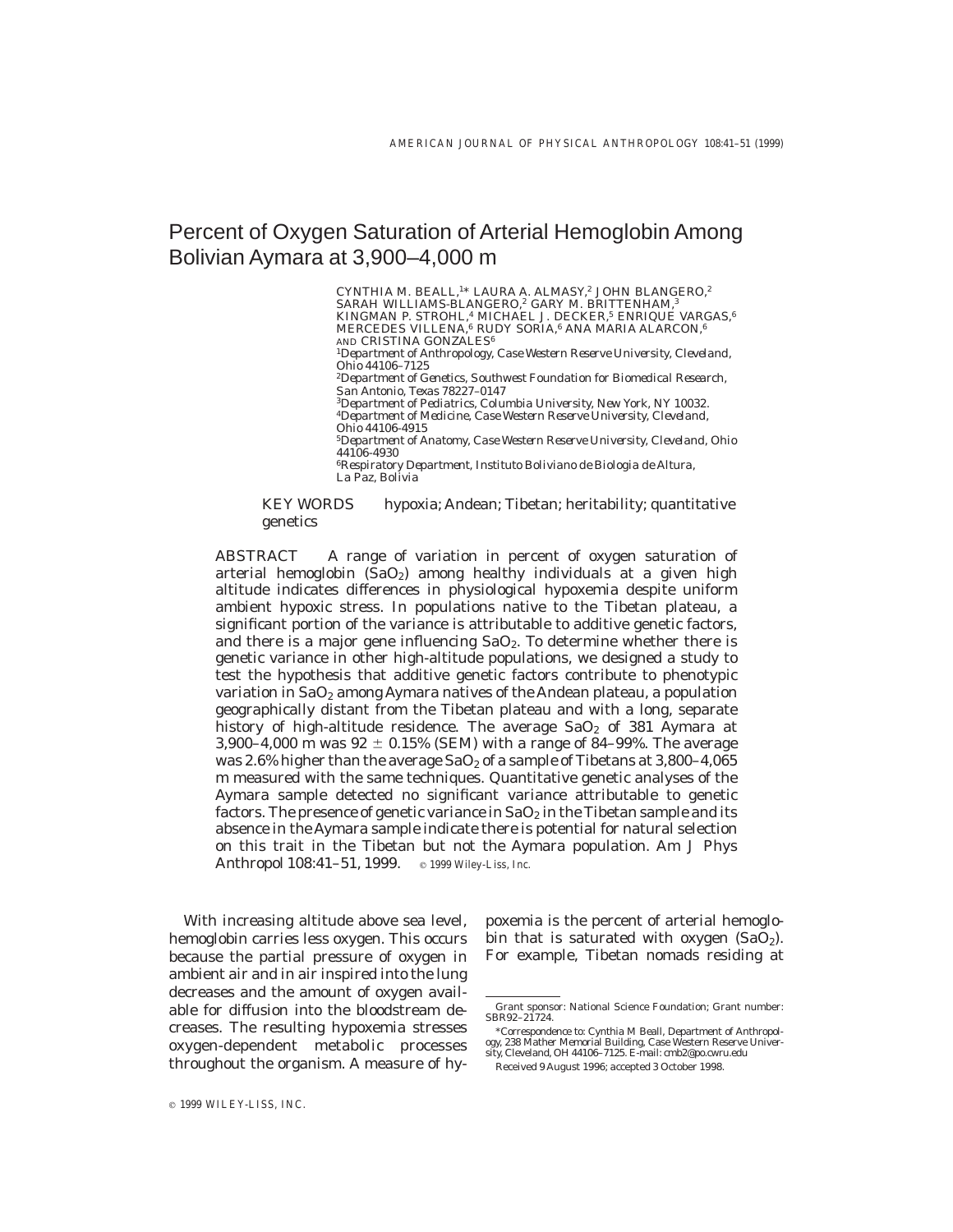4,850–5,450 m had an average  $SaO<sub>2</sub>$  of 84% compared with a median of 96% for US men measured at 208 m (Beall et al., 1994; Decker et al., 1989). However, there is a range of variation in  $SaO<sub>2</sub>$  among individuals at a given high altitude that indicated differences in hypoxemia despite uniform ambient hypoxia. A significant determinant of the variation among high-altitude Tibetans was intrapopulation genetic variation. A major gene with an autosomal dominant mode of inheritance was detected in the Tibetan sample from 4,850–5,450 m and in another from 3,800–4,065 m. The major gene accounted for 39% and 21% of the total phenotypic variance in  $SaO<sub>2</sub>$  in the former and latter, respectively (Beall et al., 1994, 1997a). The effect of the major gene was to increase  $SaO<sub>2</sub> 5-6$ %, (i.e., to decrease hypoxemia). Those findings raised the question of whether similar genetic variation exists in other high-altitude populations. The question is of interest to evolutionary studies because genetic variation is required for the operation of natural selection.

This paper reports the results of a test of the hypothesis that additive genetic factors contribute to phenotypic variance in  $SaO<sub>2</sub>$ among Aymara natives of the Andean plateau, a high-altitude population geographically distant from the Tibetan plateau and with a long, separate history of high-altitude residence. In order to make the comparison with the Tibetan findings as close as possible, we conducted the study at 3,900– 4,000 m (in the altitude range of one of the Tibetan studies) and used the same procedures for recruiting study participants, obtaining measurements, and performing analyses. Quantitative genetic analyses revealed that additive genetic factors did not account for significant phenotypic variance in the Aymara sample. Consequently, there is no potential for natural selection on  $SaO<sub>2</sub>$ in the Aymara.

# **MATERIALS AND METHODS Population and sample**

The study site was composed of four dispersed agropastoral communities in Provincia Murillo, Departamento La Paz, Bolivia, with a population of 1,175 ethnic Aymara living at 3,900–4,000 m. The average barometric pressure was 478 torr. Each household was contacted between May and August 1994 in order to invite household members and their biological relatives 14 years of age and older to participate in the study. Age was verified by birth certificates and identity cards and by reference to historical events for a few elderly people. Sixty-four percent provided a birth certificate or an identity card annotated as issued upon presentation of a birth certificate. Seventyseven percent of all households participated. Fifty-seven percent of the residents eligible by age participated to yield a total sample of 608 people 13–94 years of age. Seventy percent of the sample resided in the four communities, and the rest were relatives residing elsewhere (one at low altitude). All were Aymara (except for one Quechua) natives of this or nearby high-altitude communities. Ethnicity was determined on the basis of birth and residence in one of the study communities where Aymara was the everyday language or on the basis of biological relationship to someone from the community.

## **Measurements**

Participants were asked to abstain from coca chewing on the day of measurement. Individuals who reported coca chewing that day or whose mouths held masticated coca leaves were asked to return another day. After the participant sat quietly for 5–15 min, resting  $SaO<sub>2</sub>$  was measured with a finger pulse oximeter (Criticare model  $501+$ ; Criticare Systems Inc., Waukeshau, WI) during quiet wakefulness. No other measuring devices were attached to the individual at the time of  $SaO<sub>2</sub>$  measurement. A noninvasive sensor was placed on the index finger (occasionally on another finger if a reading were not obtained promptly or if the index finger were missing); the investigator waited 10–15 sec after the first reading appeared on the output screen and then recorded  $SaO<sub>2</sub>$ readings every 10 sec for a total of six measurements, as in our previous studies (Beall et al., 1994, 1997a,b; Beall and Goldstein, 1990). The reported values are the average of the six measurements. The pulse oximeter updates and displays a 1 sec moving average  $SaO<sub>2</sub>$  every 4–6 heartbeats. Anthropometric measurements were taken according to standard protocols (Cameron et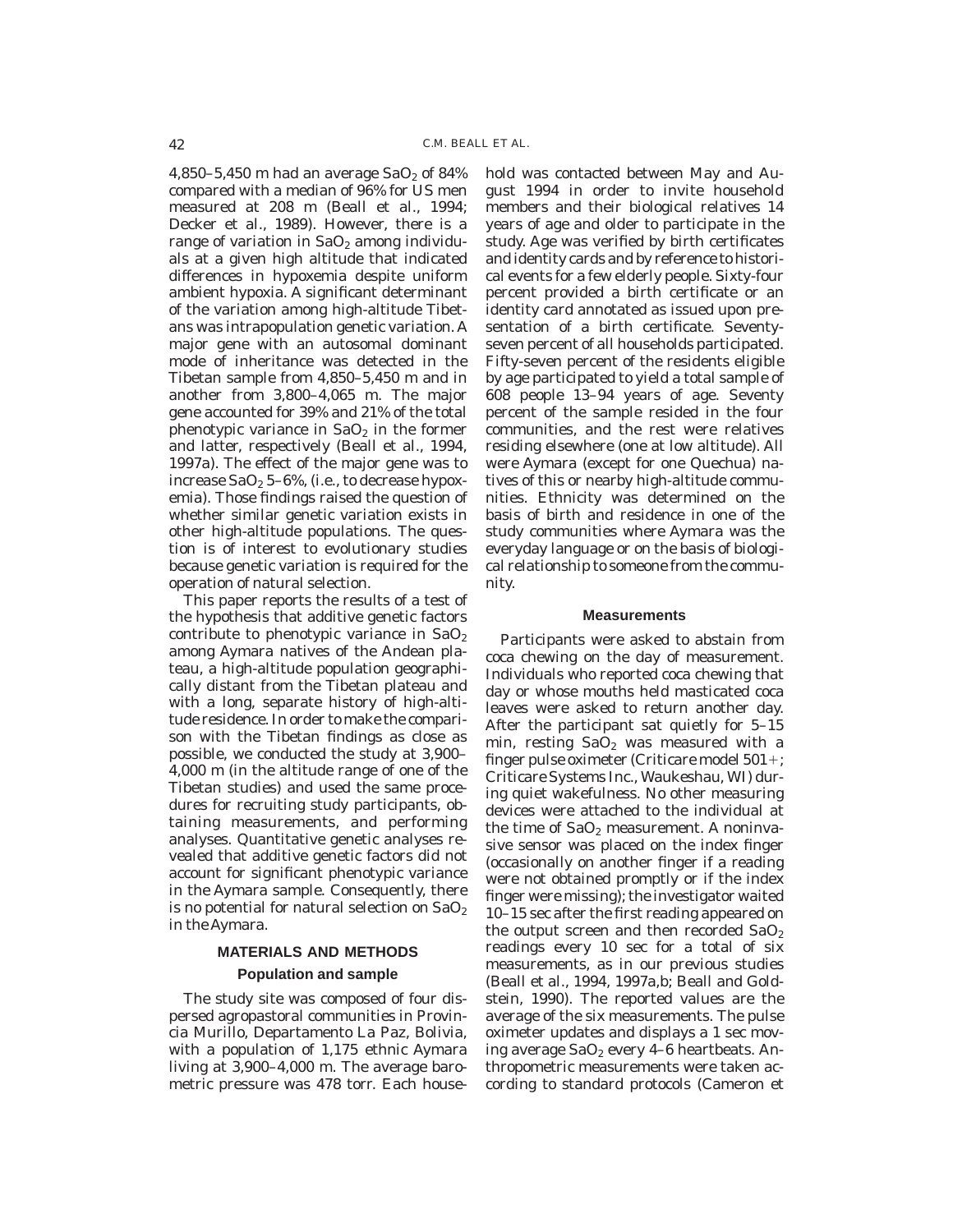|                            | Teenagers, 13–19 years of age |            |         | Adults, $\geq 20$ years of age |       |             |         |             |
|----------------------------|-------------------------------|------------|---------|--------------------------------|-------|-------------|---------|-------------|
|                            | Males                         |            | Females |                                | Males |             | Females |             |
|                            | Mean                          | <b>SEM</b> | Mean    | <b>SEM</b>                     | Mean  | <b>SEM</b>  | Mean    | <b>SEM</b>  |
| N                          | 39                            |            | 38      |                                | 169   |             | 135     |             |
| SaO <sub>2</sub>           | 93.3                          | 0.35       | 92.7    | 0.35                           | 92.1  | 0.22        | 90.9    | 0.26        |
| Age                        | 16                            | $0.2\,$    | 16      | 0.30                           | 39    | 1.2         | 38      | 1.1         |
| Height (cm)                | 153.8                         | 1.35       | 150.0   | 0.78                           | 160.5 | 0.39        | 149.2   | 0.39        |
|                            |                               |            |         |                                |       | $(n = 166)$ |         | $(n = 134)$ |
| Weight (kg)                | 46.3                          | 1.39       | 47.9    | 1.34                           | 59.3  | 0.66        | 52.0    | 0.69        |
|                            |                               |            |         | $(n = 37)$                     |       |             |         | $(n = 126)$ |
| $BMI$ (kg/m <sup>2</sup> ) | 19.4                          | 0.35       | 21.2    | 0.48                           | 23.0  | 0.22        | 23.4    | 0.28        |
|                            |                               |            |         | $(n = 37)$                     |       | $(n = 166)$ |         | $(n = 125)$ |
| Percent body fat           | 19.8                          | 0.007      | 33.6    | 1.40                           | 21.5  | 0.004       | 31.5    | 0.55        |
|                            |                               |            |         | $(n = 37)$                     |       | $(n = 166)$ |         | $(n = 126)$ |
| Chest width (cm)           | 26.7                          | 0.34       | 26.7    | 0.33                           | 28.9  | 0.15        | 28.0    | 0.16        |
|                            |                               |            |         |                                |       |             |         | $(n = 134)$ |
| Relative chest width       | 0.17                          | 0.001      | 0.18    | 0.002                          | 0.18  | 0.001       | 0.19    | 0.001       |
|                            |                               |            |         |                                |       | $(n = 166)$ |         | $(n = 133)$ |
| Chest depth (cm)           | 18.1                          | 0.27       | 18.2    | 0.40                           | 21.0  | 0.15        | 18.9    | 0.16        |
|                            |                               |            |         |                                |       |             |         | $(n = 134)$ |
| Relative chest depth       | 0.12                          | 0.001      | 0.12    | 0.002                          | 0.13  | 0.001       | 0.13    | 0.001       |
|                            |                               |            |         |                                |       | $(n = 166)$ |         | $(n = 133)$ |

*TABLE 1. Characteristics of Aymara study sample at 3,900–4,000 m*<sup>1</sup>

 $^1$  BMI, body mass index; SaO $_2$ , percent of oxygen saturation of arterial hemoglobin. Relative chest depth, chest depth divided by<br>height; relative chest width, chest width divided by height.

al., 1981). Adults provided genealogical information about their own households and their extended families. These reports were cross-checked when relatives provided the same information. Inconsistencies were reconciled during follow-up interviews. In addition, each participant was interviewed to elicit information on illness symptoms and lifestyle characteristics and, for females, current and past pregnancies. Measurements and interviews were conducted during a single visit to a field laboratory established in a central location in the community. A subsample of 22 people was remeasured in the same location on a different day in order to obtain measures of repeatability.

## **Analyses**

An individual was excluded from  $SaO<sub>2</sub>$ analyses if she was pregnant or if he or she reported an illness or symptoms that might influence  $SaO<sub>2</sub>$ , such as positive responses to questions about symptoms of tuberculosis, chronic cough, or exertional dyspnea, or if he or she had an  $SaO<sub>2</sub>$  more than 3 standard deviations from the mean. Table 1 describes characteristics of the resulting sample of 381 people, 13–94 years of age. Adults were defined as individuals 20 years of age and older because height growth was complete by then. Teenagers were defined as individuals from 13–19 years of age.

Body mass index (BMI) was calculated as weight in kilograms divided by the square of height in meters. Relative chest width was calculated as transverse chest width in centimeters divided by height in centimeters. Relative chest depth was calculated as anteroposterior chest depth in centimeters divided by height in centimeters. Fat free mass in kilograms was calculated from weight, triceps skinfold, and subscapular skinfold with an equation developed for highaltitude Aymara that used the doubly labeled water dilution technique for validation (Kashiwazaki et al., 1996). Fat mass was calculated as weight minus fat free mass. Percent body fat was calculated as fat mass in kilograms divided by weight in kilograms and then multiplied by 100.

The normality of the distribution of the variables in the analyses was evaluated by inspection of probability plots displaying the observed cumulative proportions of each variable plotted on the y-axis against the expected cumulative proportions under the assumption of a normal distribution of that variable plotted on the x-axis. Those analyses were performed separately for teenage males, teenage females, adult males, and adult females. The data points clustered about the straight line  $y = x$ , and no values deviated markedly from that line. Therefore, it was concluded that they were nor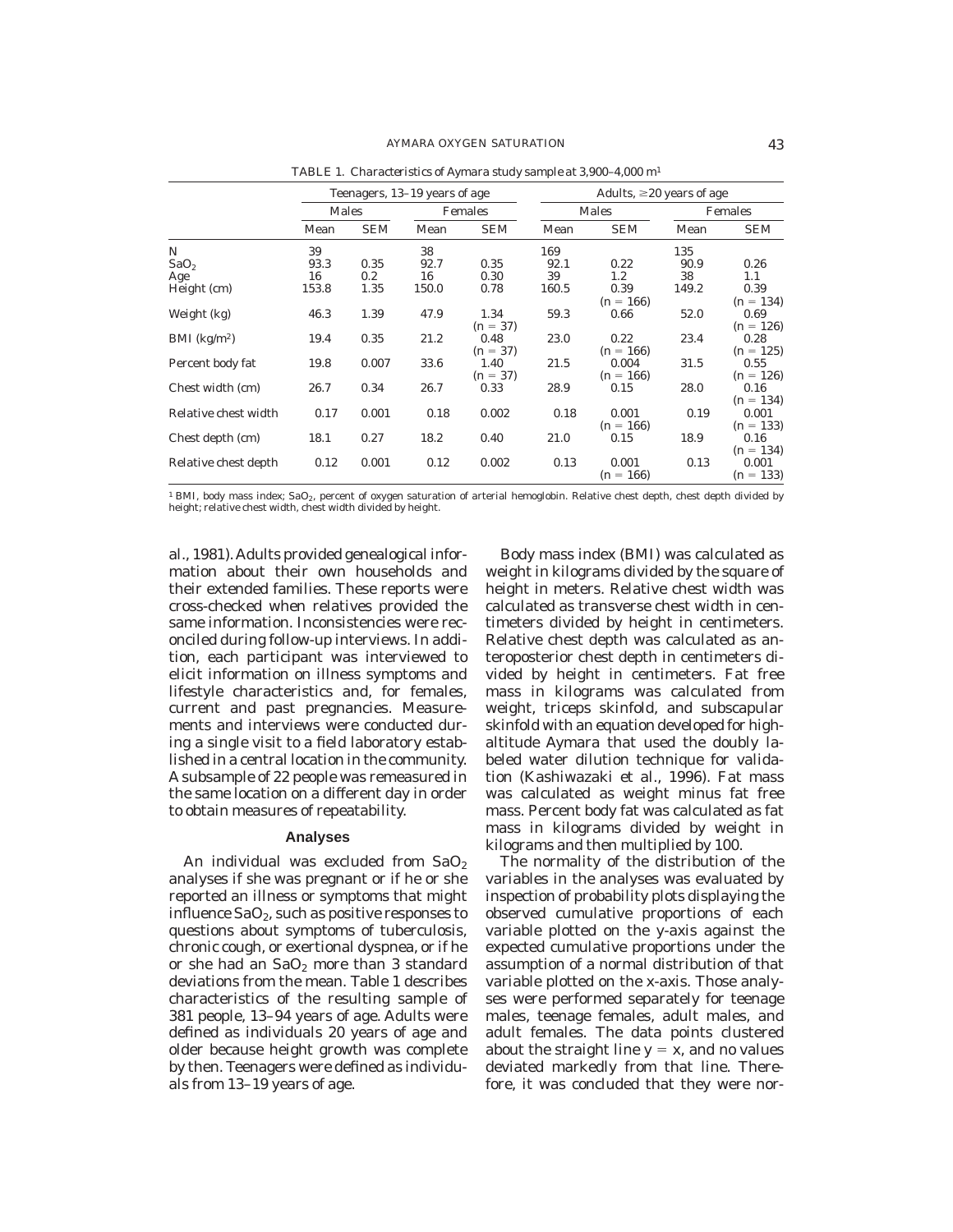mally distributed. The exception was adult BMI. For that reason, descriptive analyses involving adult male and female BMI were conducted using a transformed variable, the inverse of BMI (1 divided by BMI).

The repeatability of  $SaO<sub>2</sub>$ , height, weight, chest width, and chest depth was determined by calculating the mean and standard deviation of the difference between measurements made of the same individual on different days (Bland and Altman, 1986). The repeatability of  $SaO_2$  was  $+0.3 \pm 2.9\%$  $(n = 22)$ , of height,  $+9 \pm 22$  mm  $(n = 22)$ , of weight,  $-1.3 \pm 5$  lbs (n = 22), of chest depth,  $-0.5 \pm 10$  mm (n = 22), and of chest width,  $-5 \pm 12$  mm (n = 22). The coefficient of repeatability, twice the standard deviation of the average difference, was 5.8%, 44 mm, 10 lbs, 20 mm, and 24 mm, respectively for SaO2, height, weight, chest depth, and chest width.

Means and standard errors are reported. *T*-tests, correlations, and analyses of covariance addressed hypotheses about sources of  $SaO<sub>2</sub>$  variation. A significance level of .05 is used.

Quantitative genetic analyses tested a series of hypotheses regarding sources of variation in  $SaO<sub>2</sub>$  using maximum likelihood variance decomposition methods (Hopper and Mathews, 1982; Lange and Boehnke, 1983) available in the computer program FISHER (Lange et al., 1988). These analyses provided information regarding the relative importance of genetic, shared household, and random environmental effects on phenotypic variance of SaO<sub>2.</sub>

Quantitative  $SaO<sub>2</sub>$  variation was modeled based on the linear function for the vector of phenotypes in a pedigree of size *n* (bold lower case letters denote vectors and bold upper case letters denote matrices):

$$
\mathbf{y} = \mu \mathbf{l}_n + (\mathbf{X} - \mathbf{l}_n \mathbf{s}')\beta + \mathbf{g} + \mathbf{h} + \mathbf{e}, \quad (1)
$$

where **y** is the  $n \times 1$  vector of phenotypes,  $\mu$ is the grand mean of the trait, **X** is an  $n \times k$ matrix containing  $k$  covariates,  $\mathbf{1}_n$  is a vector of *n* ones, **s** represents a vector of baseline covariates (e.g., 0 for qualitative covariates and x for continuous covariates),  $\beta$  is a  $k \times 1$ vector of regression coefficients, **g** is the vector of additive genetic values, **h** is a vector of shared household effects, and **e** is a vector of random environmental deviations. Given this model, the expected variance/covariance matrix for **y** is written:

$$
Var(\mathbf{y}) = \Omega = 2\Phi\sigma_g^2 + Z\sigma_h^2 + \mathbf{I}_n\sigma_e^2, \quad (2)
$$

where  $\Phi$  is the  $n \times n$  matrix of kinship coefficients, **Z** is an indicator matrix whose *ij*-th element is 1 if the *i*-th and *j*-th individuals live in the same household and is 0 otherwise, and  $I_n$  is an identity matrix of order *n*. The variance terms in equation 2 include the additive genetic variance  $(\sigma_{g}^{2})$ , the variance due to shared household effects  $(\sigma^2)$ , and the random environmental variance  $(\sigma^2_e)$ . If we assume multivariate normality of **y**, the likelihood of the pedigree is easily calculated, and optimization methods can be used for parameter estimation. Subsequent hypothesis testing is performed using likelihood ratio tests. As implied in equation 1, the effects of potential covariates (such as age, sex, BMI) were simultaneously estimated in all analyses. The effects of covariates were tested using likelihood ratio tests. Heritability  $(h^2)$  is the proportion of phenotypic variance resulting from additive genetic effects. Residual heritability  $(h^2)$  was calculated as the genetic variance divided by (1 - covariate variance). Household variance is the proportion of variance resulting from sharing the same environment as defined by living in the same residence. Residual household variance  $(c^2)$  was calculated as the shared household effects variance divided by (1 - covariate variance). The variance component analyses used 369 individuals in 41 pedigrees. Individuals were defined as belong to a pedigree if they were biologically related to anyone else in the pedigree. A large number of pairwise relationships were available ( $n = 1,185$  pairs with complete data). There were 176 parent-offspring pairs, 199 sibling pairs, 20 grandparental pairs, 160 avuncular pairs, and seven half-sibling pairs. The remainder of the relative pairs was comprised of relatives of more than third-degree relationship (i.e., relatives who share less than 1/16 of genes from some common ancestor).

#### **RESULTS**

The average  $SaO<sub>2</sub>$  of the total sample of 381 Aymara was  $92.0 \pm 0.15$ %, with a range of 84–99%. Figure 1 illustrates a wide range of SaO<sub>2</sub> variation at all ages. The average of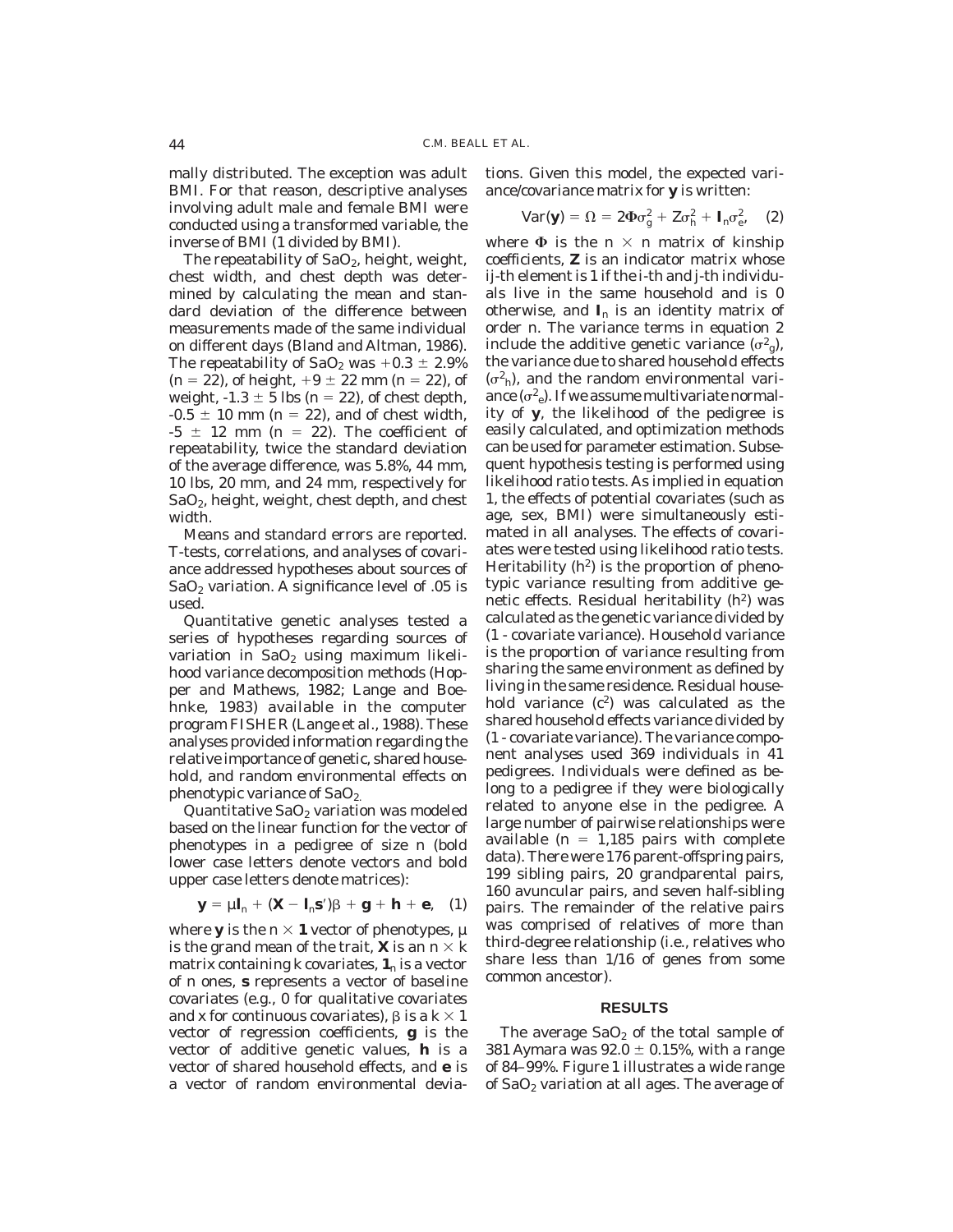

Fig. 1. Scatterplot of Aymara male and female  $SaO<sub>2</sub>$  with age.

the total male sample was  $92.4 \pm 0.20\%$ , with a range of 84–99% ( $n = 208$ ). That was higher than the average of the total female sample, which was  $91.4\% \pm 0.30\%$ , with a range of 84–97% ( $n = 173$ ,  $t = 3.4$ ,  $P < .05$ ). Adults accounted for the sex difference.Adult males averaged 92.1  $\pm$  0.22%, with a range of 84–99%, compared with adult females, who averaged  $90.9 \pm 0.26$ %, with a range of 84–97% (t = 3.5,  $P < .05$ ). There was no significant sex difference among teenagers. Teenage males averaged  $93.3 \pm 0.35$ %, with a range of 88–98%, and teenage females averaged 92.7  $\pm$  0.35%, with a range of 86–96% (t = 1.1,  $P > .05$ ). Because these findings suggested a difference between processes occurring during growth and development and those occurring during adulthood, some analyses were conducted separately for the teenage and adult samples.

Teenage males and females exhibited no correlation between  $SaO<sub>2</sub>$  and age or between  $SaO<sub>2</sub>$  and BMI (Table 2).  $SaO<sub>2</sub>$  decreased with age and with BMI among adult males and females (the positive sign of the

|  | TABLE 2. Bivariate correlations with $SaO21$ |  |
|--|----------------------------------------------|--|
|--|----------------------------------------------|--|

|                      | Teenagers,<br>$13-19$ years<br>of age |         | Adults,<br>$20+$ years<br>of age |          |
|----------------------|---------------------------------------|---------|----------------------------------|----------|
|                      | Male                                  | Female  | Male                             | Female   |
|                      | r                                     | r       | r                                | r        |
| Age                  | 0.07                                  | 0.05    | $-0.33*$                         | $-0.34*$ |
| BMI $(kg/m2)$        | $-0.10$                               | $-0.14$ | $0.17*$                          | $0.31*$  |
| Percent body fat     | 0.15                                  | 0.06    | $-0.04$                          | $-0.18*$ |
| Chest width (cm)     | $-0.01$                               | $-0.12$ | $-0.03$                          | $-0.03$  |
| Relative chest width | $-0.15$                               | $-0.17$ | $-0.15$                          | $-0.06$  |
| Chest depth (cm)     | $-0.04$                               | $-0.26$ | $-0.20*$                         | $-0.15$  |
| Relative chest depth | $-0.14$                               | $-0.29$ | $-0.27*$                         | $-0.18*$ |

 $<sup>1</sup>$  Adult male and female correlations with BMI (body mass index)</sup> are with the inverse of BMI. Relative chest depth, anteroposterior chest diameter divided by height; relative chest width, transverse chest diameter divided by height.  $P < .05$ , two-tailed test of significance.

correlation with BMI in Table 2 is with the inverse of BMI). Adult females exhibited a negative association between  $SaO<sub>2</sub>$  and percent body fat. Chest size and chest size relative to height, morphological traits thought to be associated with high-altitude adaptation, did not correlate with  $SaO<sub>2</sub>$  in the teenage subsample (Table 2). The negative associations with chest depth and rela-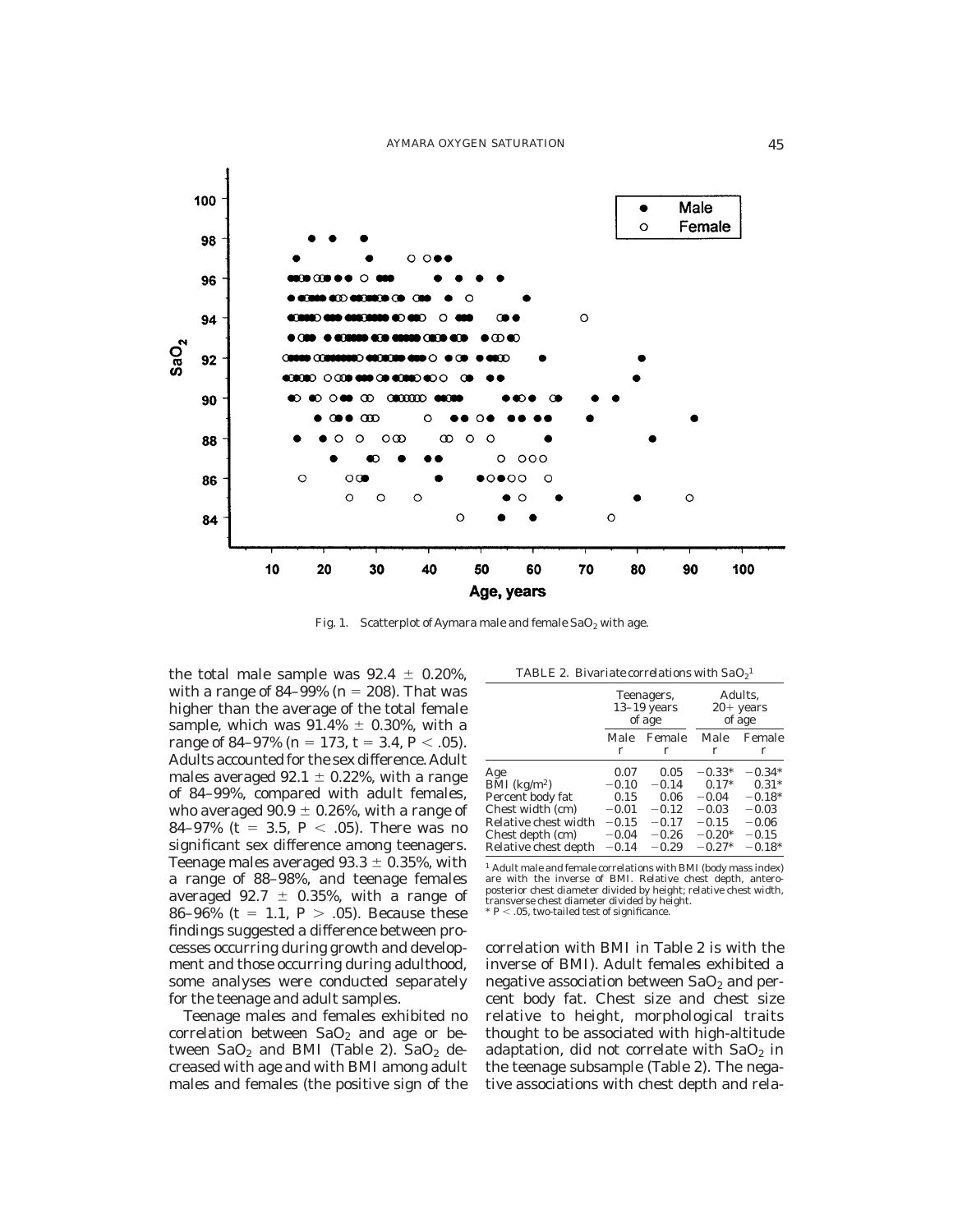*TABLE 3. Analyses of covariance examining the influence of having recently given birth on SaO*<sup>2</sup> *of Aymara women*

|                                                      | Observed                   |                |                    |                              |
|------------------------------------------------------|----------------------------|----------------|--------------------|------------------------------|
|                                                      | SaO <sub>2</sub><br>$(\%)$ | Age<br>(years) | Body<br>fat<br>(%) | Adjusted<br>SaO <sub>2</sub> |
| Group                                                |                            |                |                    |                              |
| Gave birth in the<br>past year<br>Did not give birth | 90.8                       | 27             | 30.2               | 90.1                         |
| in the past year                                     | 91.5                       | 35             | 32.4               | 91.9                         |
|                                                      | SS                         | df             | МS                 | F                            |
| Source of variation                                  |                            |                |                    |                              |
| Within cells                                         | 1.112.75                   | 159            | 7.00               |                              |
| Regression                                           | 317.92                     | 2.             | 158.96             | $22.71*$                     |
| Gave birth in the                                    |                            |                |                    |                              |
| past year                                            | 81.25                      | 1              | 81.25              | $11.61*$                     |
| Model                                                | 341.11                     | 3              | 113.70             | $16.25*$                     |
| Total                                                | 1,453.87                   | 162            | 8.97               |                              |
| Adjusted $R^2 = .22$                                 |                            |                |                    |                              |

 $* P < 0.5$ 

tive chest depth among adults were simply explained by the increase in chest depth with age (male  $r = 0.40$ ; female  $r = .24$ ; both  $P < .05$ ). The partial correlation of SaO<sub>2</sub> and chest depth controlling for age was -0.08 for adult males and adult females (both *P* . .05).

The mean  $SaO<sub>2</sub>$  of 20 pregnant women was  $94.4 \pm 0.31\%$ , with a range of  $92-97\%$ . Two women were remeasured after delivery. One woman whose  $SaO<sub>2</sub>$  was  $96%$  when measured during the seventh month of her pregnancy declined to an  $SaO<sub>2</sub>$  of 92% when remeasured about 1 month after delivery. Another women whose  $SaO<sub>2</sub>$  was 95% when measured during the eighth month of pregnancy declined to an  $SaO<sub>2</sub>$  of 90% when remeasured about 1 month after delivery. Women who had given birth in the year prior to measurement  $(n = 34)$  had 1.8% lower  $SaO<sub>2</sub>$  than women who had not, after adjustment for age and body composition (Table 3).

The hypothesis that genetic factors influenced variation in  $SaO<sub>2</sub>$  was rejected because the variance components analyses detected no significant variance due to additive genetic differences (Table 4), and thus the residual heritability ( $h^2$ ) of .157, or 15.7%, was not significant. Similarly, there was no evidence that membership in the same household influenced variation in  $SaO<sub>2</sub>$ . The estimate of residual variance due to shared

*TABLE 4. Relative variance components of percent of SaO2 in a high-altitude Aymara sample*

| Percent of total phenotypic variance in SaO <sub>2</sub>        |          |
|-----------------------------------------------------------------|----------|
| due to                                                          |          |
| Covariates <sup>1</sup>                                         | $0.267*$ |
| <b>Genetic differences</b>                                      | 0.115    |
| Shared household environment                                    | 0.023    |
| Random environmental differences                                | 0.559    |
| Total phenotypic standard deviation Residual $\mathbf{h}^{2 2}$ | 3.190    |
|                                                                 | 0.157    |
| Residual $c2$ <sup>3</sup>                                      | 0.031    |

 $^{\rm 1}$  Covariates were sex, age and age<sup>2</sup> of females, age and age<sup>2</sup> of males, and BMI.

<sup>2</sup> Residual heritability  $h^2$  = genetic variance divided by  $(1 - \text{variance due to covariates}).$ Residual household variance  $c^2$  = shared household variance divided by  $(1 - \text{variance due to covariates}).$ 

 $* \, P < 0.5$ 

household environment was not significant, and thus the residual variance due to shared household environment  $(c^2)$  of .031, or 3.1%, was not significant.

#### **DISCUSSION**

The findings of the present study are consistent with the available data on Aymara SaO<sub>2</sub>. The adult male mean of  $92.1\%$ in the present study is the same as that reported for 22–35-year-old Aymara men measured with the same instrument at 3,600 m (Beall et al., 1992). A lower  $SaO_2$  at older ages was reported in both studies. Some of the findings of the present study were consistent with those from studies of Tibetan samples: women had higher  $SaO<sub>2</sub>$  during pregnancy than afterward, there was a negative association with adult age, and shared household environment did not account for a significant portion of the variance (Beall et al., 1997a). However, there were substantial contrasts between the findings of the present study and those reported for a Tibetan sample at the same altitude. The mean  $SaO<sub>2</sub>$ of this Aymara sample at 3,900–4,000 m was 2.6% higher than reported for a Tibetan sample at 3,800–4,065 m that had a grand mean of 89.4% and no sex differences (Beall et al., 1997a). That is, the Aymara were less hypoxemic than their Tibetan counterparts at the same altitude. Additive genetic factors did not account for a significant portion of the variance in  $SaO<sub>2</sub>$  in this Bolivian Aymara community, whereas they did account for a significant proportion (0.397, or 39.7%) in the Tibetan sample (Beall et al., 1997a).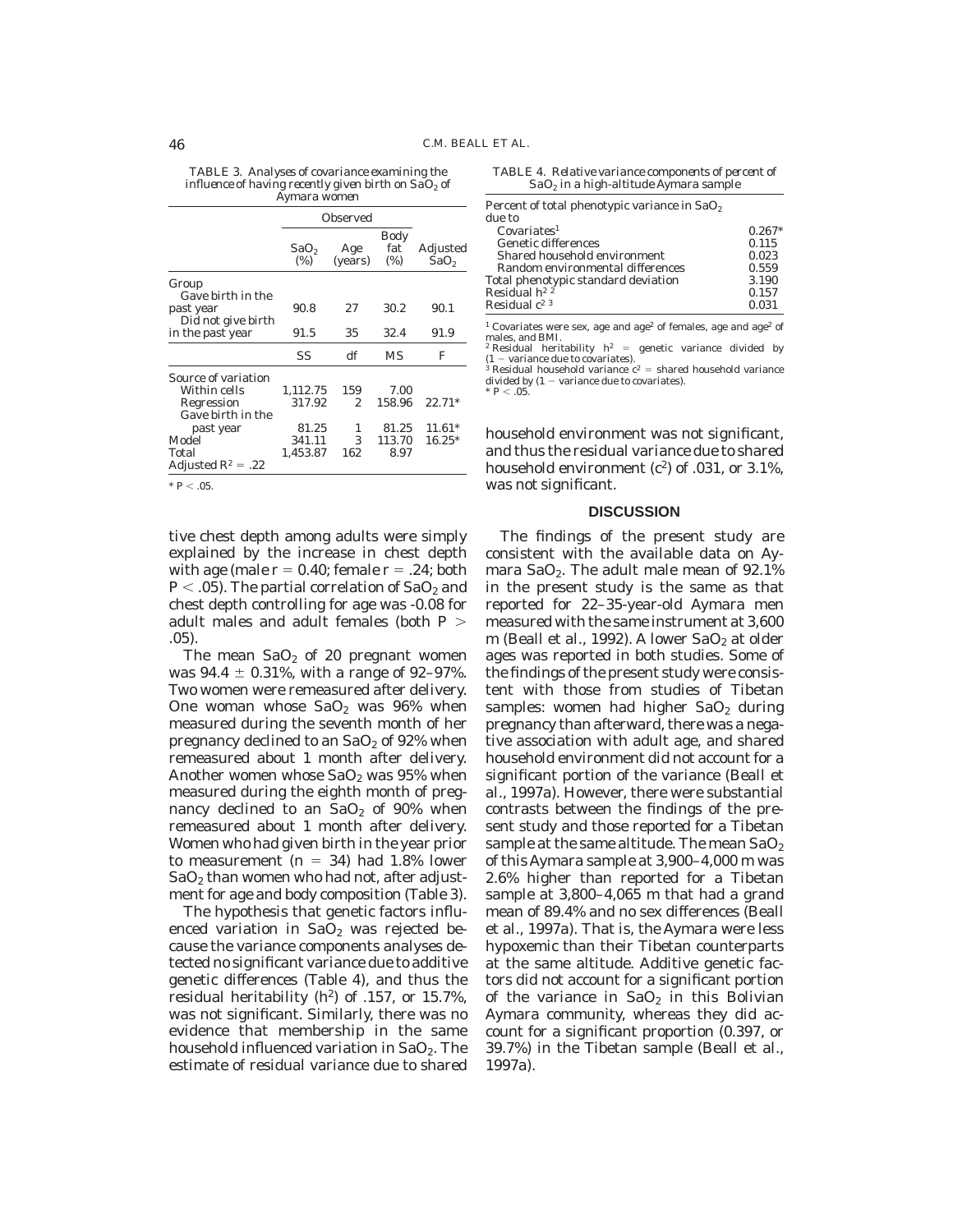It is very unlikely that measurement noise, measurement bias, or sample selection bias accounts for the Aymara-Tibetan contrast in mean and genetic variance. Measurement noise might arise from  $SaO<sub>2</sub>$  fluctuation due to physiological factors and from measurement error that could cause the  $SaO<sub>2</sub>$  reading to deviate from a true value. Because  $SaO<sub>2</sub>$  varies over a 24 h period, an individual actually has many  $SaO<sub>2</sub>s$  (Slutsky and Strohl, 1980), just as he or she has many blood pressures during that time (Pickering et al., 1991). The measurement reported here represents an individual's  $SaO<sub>2</sub>$  measured under standardized circumstances in order to control for this known variation. Measurements of the Aymara and Tibetans were obtained with the same instruments following the same protocol. Repeatability was equally good in both sites, as indicated by the repeatability coefficient of 5.6% in the Aymara sample and 5.4% in the Tibetan sample. The variance of the repeated measures was about the same proportion of the total sample variance in both sites (30% and 28% in the Aymara and Tibetan samples, respectively). To our knowledge, there are no other published reliability data for comparison.  $SaO<sub>2</sub>$  measurement was sufficiently reliable in two Tibetan samples to allow detection of a major gene for the trait (Beall et al., 1994, 1997a). Because the indicators of reliability in the present Aymara sample are so similar to those in the Tibetan sample, it is unlikely that measurement noise or bias in the Aymara sample accounts for the lack of significant additive genetic variance. There was a high rate of participation in both sites, the procedures for identifying a subsample based on self-reported good health, and the quantitative genetic analyses were the same in both. This evidence leads to the conclusion that the population contrasts in mean  $SaO<sub>2</sub>$  and in genetic variance are substantive rather than methodological.

The higher mean Aymara  $SaO<sub>2</sub>$  is unexpected. The Aymara sample and the Tibetan sample to which it is compared live in the same altitude range and are exposed to virtually the same reduced barometric pressure and partial pressure of inspired oxygen relative to sea level; that leads to the expectation of similar  $SaO<sub>2</sub>$ . The Aymara have lower resting ventilation and hypoxic ventilatory response (HVR) and perhaps lower alveolar ventilation than their Tibetan counterparts (Beall et al., 1997b; Zhuang et al., 1993); that leads to the expectation of lower Aymara  $SaO<sub>2</sub>$  (Lenfant and Sullivan, 1971) rather than the higher  $SaO<sub>2</sub>$  found in the present study. The higher Aymara  $SaO<sub>2</sub>$ must be achieved at another link or links in the chain of oxygen transport. Possibilities include the oxygen affinity of hemoglobin, the pulmonary artery pressure, and the pulmonary diffusing capacity. Those traits were not measured in the present study, although there are some relevant published data. A higher Aymara oxygen affinity of hemoglobin could result in a higher  $SaO<sub>2</sub>$  at a given arterial partial pressure of oxygen  $(p_aO_2)$ . However, the available evidence indicates that Aymara and Tibetans both have normal (compared to sea level) oxygen affinity as measured by the  $p_aO_2$  corresponding to a 50%  $\text{SaO}_2$  ( $p_{50}$ ) (Moore et al., 1992; Winslow et al., 1985). A higher Aymara pulmonary arterial pressure could increase lung perfusion and  $SaO<sub>2</sub>$ , although the effect is thought to be trivial (Ward et al., 1989). Andean high-altitude natives have significantly elevated pulmonary arterial pressure compared with sea level (Penaloza et al., 1963). There are inconsistent findings about the pulmonary artery pressure of Tibetan high-altitude natives. One study of Tibetan men and women reported an elevated pulmonary artery pressure similar to that reported for Andean samples (Yang et al., 1985), while another study of Tibetan men reported a pulmonary artery pressure within the range of normal sea-level values (Groves et al., 1993). A higher Aymara pulmonary diffusing capacity could also increase  $SaO<sub>2</sub>$ . While Andean high-altitude natives have elevated pulmonary diffusing capacity relative to sea level (Pasquis et al., 1981), to our knowledge there are no published data on this trait among Tibetans. Thus, the currently published literature is not sufficiently complete to permit a convincing explanation for the higher Aymara  $SaO<sub>2</sub>$  (other than to indicate that it is probably not due to differences in oxygen affinity of hemoglobin).

A priori, it would seem that restoring  $SaO<sub>2</sub>$  closer to sea-level values would be a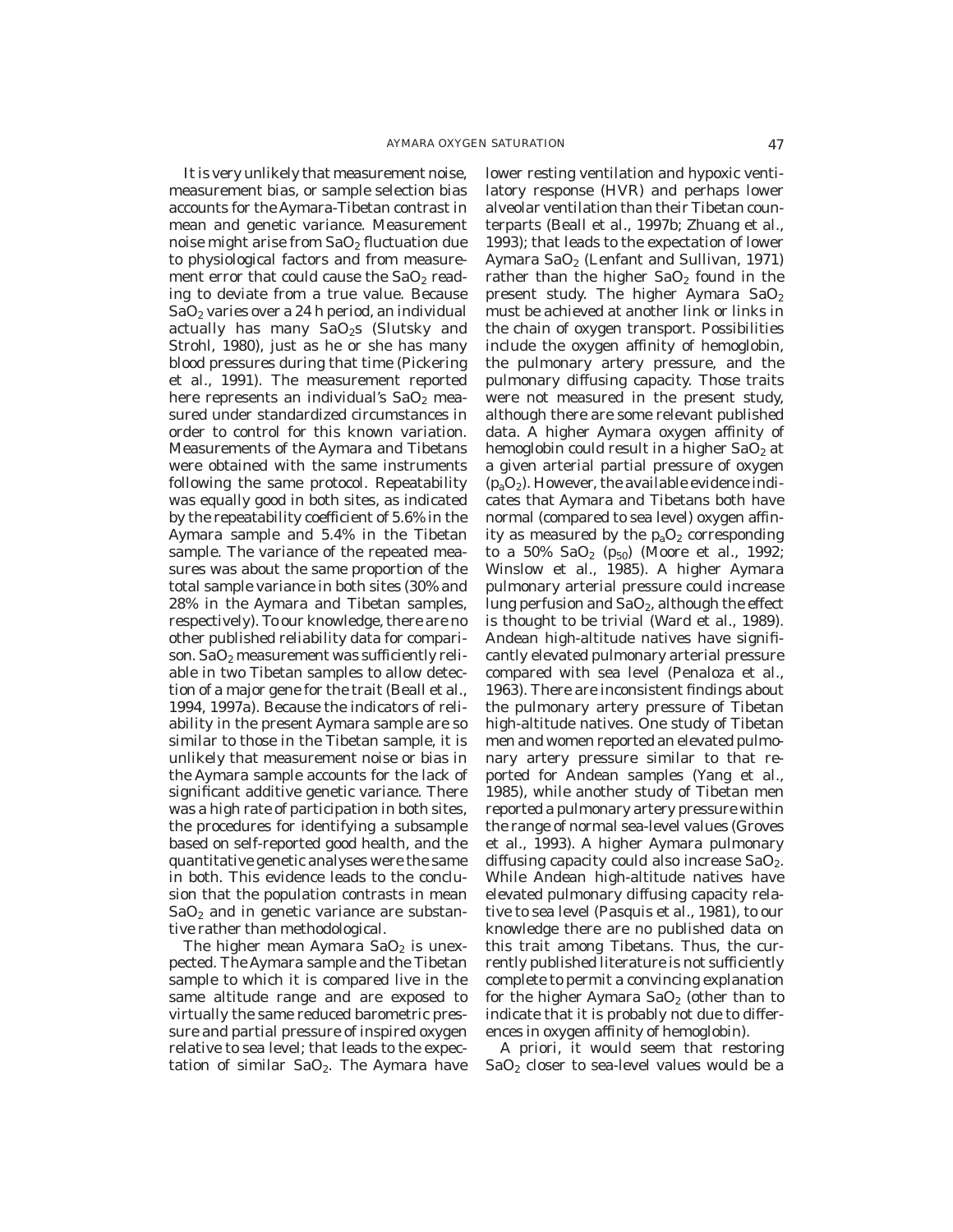more successful adaptation because it represents a greater reduction in hypoxic stress. This logic would lead to the conclusion that the Aymara, with the higher  $SaO<sub>2</sub>$ , are better adapted than the Tibetans to altitudes around 4,000 m. In contrast, some authors have suggested that Tibetans might be better adapted than Andean highlanders when compared on the basis of other cardiorespiratory traits (Moore et al., 1992). However, there may be no particular reason to translate biological differences into a hierarchy of degrees of adaptation. There is evidence that both Andean and Tibetan high-altitude populations are well adapted.

Both Andean and Tibetan high altitude populations are well adapted as assessed by the fundamental Darwinian demographic measures of long-term population persistence and increase. With respect to the Andean plateau, multiple chronometric (radiocarbon) dates ranging from 13,460 to 10,240 years BP from several highland Peruvian sites provide evidence of the earliest habitation above 2,500 m. A review of the evidence for early human occupation of Peru concludes that the highlands were occupied sometime after 11,000 years ago (Aldenderfer, in press). A much earlier radiocarbon dated site from 20,000 to 14,000 years BP is controversial because of uncertainty about whether the purported artifacts really are artifacts (Lynch, 1990; Rick, 1988). With respect to the Tibetan plateau, there are very few chronometric dates (at least in the English language literature). The earliest is a single site with a radiocarbon date of 6,745 years BP (Chang, 1986). Two other sites with radiocarbon dates are thousands of years later and associated with farming and thus offer little information on the time of earliest occupation (Chang, 1986, 1992). Claims of 25,000 or more years of human habitation on the Tibetan plateau have been made (e.g., Moore et al., 1992; Niermeyer et al., 1995); however, they are unsubstantiated. Those claims reference two reports. One (Dennell et al., 1988) describes purported stone tools found at an altitude below 1,000 m at a site located south of the Himalayas in Pakistan. Therefore, that article offers no information on the timing of the habitation of the Tibetan plateau. The other

article (Zhimin et al., 1982) referenced by those claiming great antiquity of human habitation reports on surface finds of stone tools on the Tibetan plateau. However, Zhimin et al. (1982:498) state, "Lacking stratigraphic evidence, it is difficult to describe and date the cultures represented by these stone tools....'' That article does not provide dates for its findings. Thus, neither cited source provides information about the antiquity of human habitation of the Tibetan plateau. Currently, the strongest statement supported by chronometrically dated evidence about the occupation of the Tibetan plateau is that it had occurred by about 7,000 years BP. More archaeological work is needed to provide an accurate estimate of the length of time natural selection could have been operating on human inhabitants.

From the standpoint of evaluating successful adaptation of the present indigenous populations of the Andean and Tibetan plateaus, the chronometric dates presently available indicate that both populations have maintained themselves for at least 7,000 years, and demographic data indicate that both have expanded to populate large geographic areas. Both continue to increase in numbers. The Tibetan population had a 15.2/1,000 rate of natural increase in 1990 (Xi Zang Tong Ji Nian Jian, 1993), and the Andean region had a 20.5/1,000 rate of natural increase in 1990–1995 (Pan American Health Organization, 1994). Demographic measures reflect public health and health care delivery systems in the two areas as well as successful adaptation to the environment.

From the standpoint of function in highaltitude environments, measures of oxygen delivery to tissues under conditions of very low and very high oxygen demand provide useful integrative indicators of adaptation to hypoxic stress. Sea-level natives acutely exposed to high altitude exhibit an elevated basal metabolic rate and a diminished maximal oxygen consumption compared to sea level (Butterfield, 1990; Gill and Pugh, 1964; Buskirk, 1976). In contrast, Andean and Tibetan high-altitude natives have basal metabolic rates and levels of maximal oxygen consumption that are in the normal range of sea-level natives measured at sea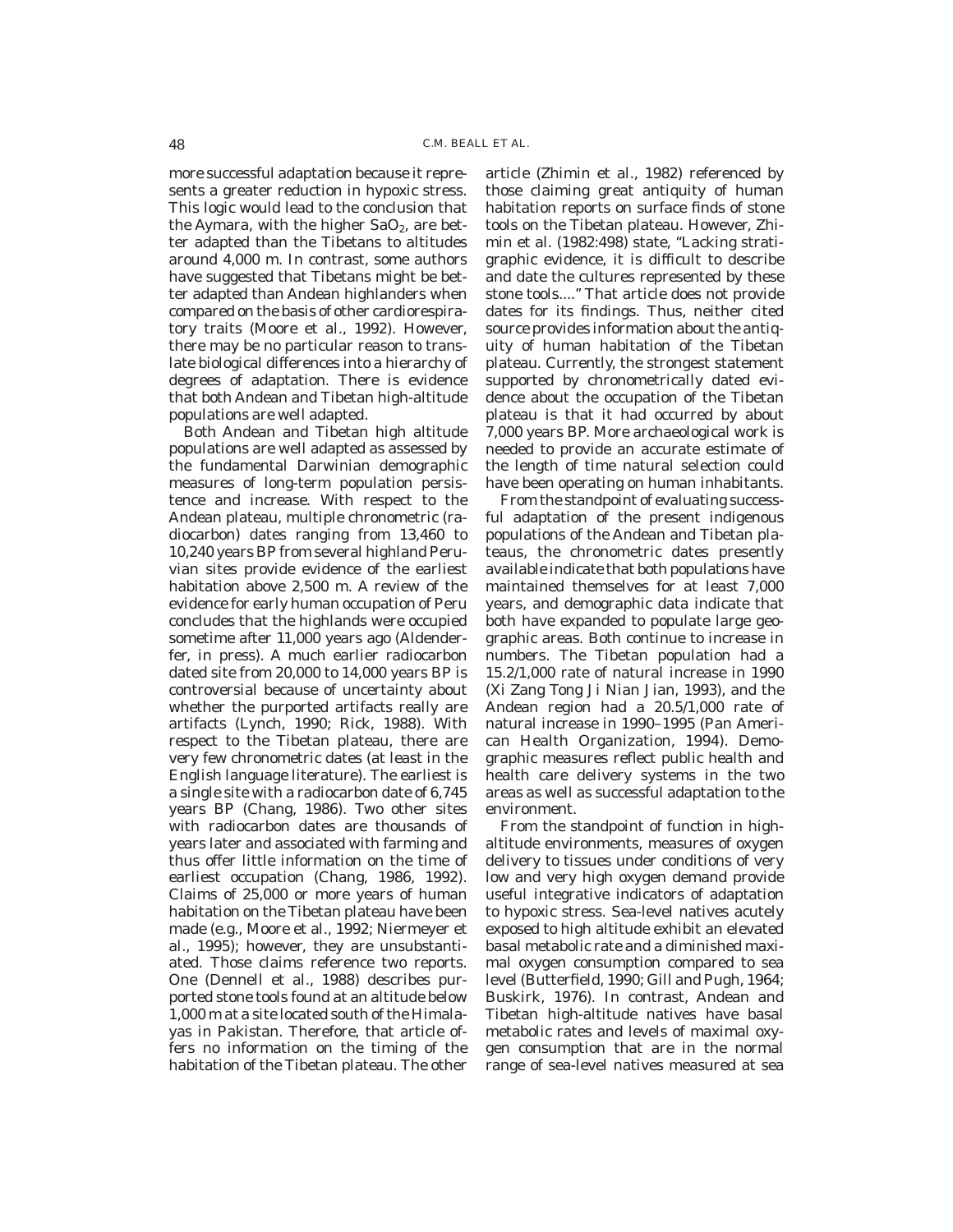level (Baker, 1976; Beall et al., 1996; Lahiri et al., 1976; Mazess et al., 1969; Sun et al., 1990). Thus, both populations are well adapted from the functional standpoint of delivering sufficient oxygen to tissues across the complete range of levels of oxygen consumption. These geographic, demographic, and functional lines of evidence suggest that the Andean and Tibetan populations are equally well adapted.

The adaptations may have been attained and/or maintained differently in the two populations. The Aymara and Tibetan samples differ in the contribution of genetic sources of variance to total phenotypic variance in SaO<sub>2</sub>. The Aymara did not exhibit significant variance due to additive genetic differences or significant heritability of  $SaO<sub>2</sub>$ , while the Tibetans did (Beall et al., 1994, 1997a). There are several possible explanations for the absence of significant additive genetic variance in the Aymara sample. The straightforward explanation is that the lack of genetic variance simply reflects a lack of allelic variation. That is, the population is near fixation for one allele influencing  $SaO<sub>2</sub>$ as a result of past natural selection or because mutations have not occurred or have been lost. Other alleles, if present, have a very low frequency. This possibility cannot be evaluated presently because the genes themselves (e.g., chromosomal location, gene product) are unknown, although their existence has been detected in two Tibetan samples (Beall et al., 1994, 1997a). If this explanation is accurate, then it appears that the alleles influencing  $SaO<sub>2</sub>$  in theAymara population result in higher genotypic means among the Aymara than the Tibetans.

Another possible explanation for the lack of significant additive genetic variance could be uniform exposure to an unknown, external environmental factor that prevents the expression of existing genetic variation. This alternative seems unlikely because altitude is the only environmental factor presently known to operate on all healthy residents. If this explanation were accurate, it would change the basic assumption of high-altitude studies that altitude is the overriding determinant of  $SaO<sub>2</sub>$  in healthy people.

While the relevant factors in the external environment are probably the same in the two populations, relevant factors in the internal environment could differ in ways influencing the expression of genetic variation in SaO2. This could occur if epistatic or pleiotropic interaction with other loci or genetic correlation with other traits influenced the expression of genetic variation and/or the genotypic means. Genes for other physiological traits could create contrasting internal milieux that might influence  $SaO<sub>2</sub>$ . The Aymara and Tibetan samples compared here differ biologically in many ways despite living at the same altitude with the same barometric pressure. The present Aymara sample had roughly 20% higher hemoglobin concentration as well as roughly 30% lower resting ventilation and 50% lower HVR than the Tibetan sample (Beall et al., 1997b, 1998). The latter traits all have significant genetic variance (with the exception of resting ventilation in the Aymara). Genes for these or other traits could hypothetically influence expression of genes for  $SaO<sub>2</sub>$ .

Current knowledge of the genetics of these traits and environmental influences does not offer clues as to the more likely explanation for the lack of significant additive genetic variance and heritability in the Aymara sample. The importance of these findings for understanding evolution and adaptation to high-altitude environments lies with the implications for natural selection. Because the response to natural selection is proportional to the heritability of a trait (Falconer, 1989), a consequence of the absence of significant heritability among the Aymara is the absence of potential for natural selection on that trait.

In conclusion, there were Aymara-Tibetan population differences in mean  $SaO<sub>2</sub>$  and in the contribution of additive genetic factors to phenotypic variation. This Aymara sample had 2.6% higher mean  $SaO<sub>2</sub>$  and exhibited no significant genetic variance in contrast to a Tibetan sample residing at the same altitude evaluated with the same measurement and analytical techniques. These results indicate that forces of evolution have acted differently on a locus or loci influencing  $SaO<sub>2</sub>$  in the two geographic populations. They resulted in genetic variance in the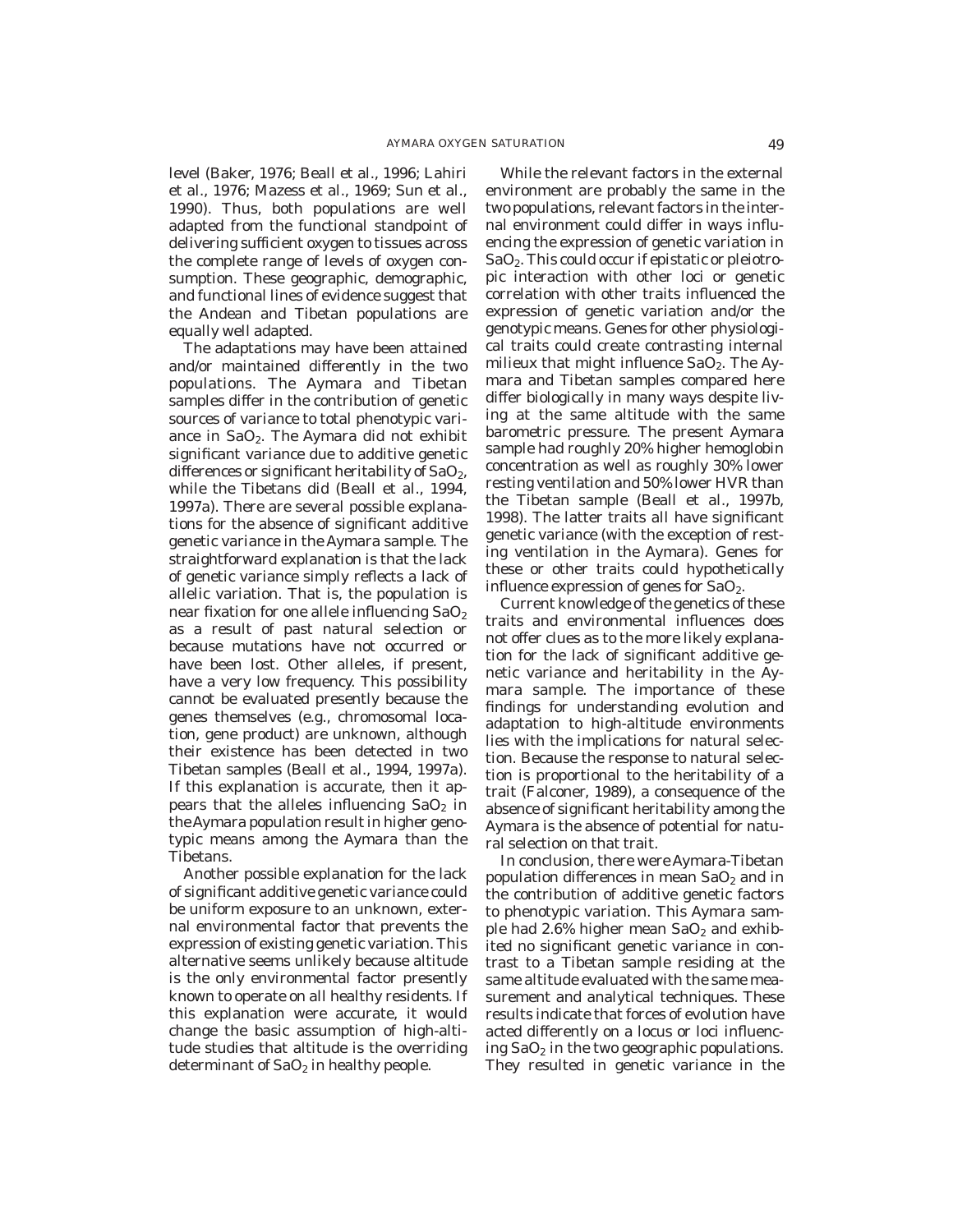Tibetan but not in the Aymara population. The presence of significant genetic variance in the Tibetan samples and its absence in the present Aymara sample indicate there is potential for natural selection on  $SaO<sub>2</sub>$  in the contemporary Tibetan but not the Aymara population.

### **ACKNOWLEDGMENTS**

We thank Mr. Augustin Huaynoca, Mr. Marcelino Mamani, Mr. Rene Condori, and Mr. Augustin Mamani for assistance in data collection. We are grateful to the residents of Ventilla and their relatives for their cooperation with this study. Mr. Dennis Sepulveda performed some of the Bolivian anthropometry and interviews. This research was supported by National Science Foundation award SBR92–21724 to C.M.B.

#### **LITERATURE CITED**

- Aldenderfer M. in press. The Pleistocene/Holocene transition in Peru and its effects upon human use of the landscape. Quarternary International.
- Baker PT. 1976. Work performance of highland natives. In: Baker PT, Little MA, editors. Man in the Andes: a multidisciplinary study of high-altitude Quechua. Stroudsburg, PA: Dowden, Hutchinson, & Ross, Inc. p 300–314.
- Beall CM, Goldstein MC. 1990. Hemoglobin concentration, percent oxygen saturation and arterial oxygen content of Tibetan nomads at 4,850 to 5,450 m. In: Sutton JR, Coates G, Remmers JE, editors. Hypoxia: the adaptations. Toronto: B.C. Decker, Inc. p 59–65.
- Beall CM, Strohl KP, Gothe B, Brittenham GM, Barragan M, Vargas E. 1992. Respiratory and hematological adaptations of young and older Aymara men native to 3600 m. Am J Hum Biol 4:17–26.
- Beall CM, Blangero J, Williams-Blangero S, Goldstein MC. 1994. A major gene for percent of oxygen saturation of arterial hemoglobin in Tibetan highlanders. Am J Phys Anthropol 95:271-276.
- Beall CM, Henry J, Worthman C, Goldstein MC. 1996. Basal metabolic rate and dietary seasonality among Tibetan nomads. Am J Hum Biol 8:361–370.
- Beall CM, Strohl KP, Blangero J, Williams-Blangero J, Brittenham GM, Goldstein MC. 1997a. Quantitative genetic analysis of arterial oxygen saturation in Tibetan highlanders. Hum Biol 69:597–604.
- Beall CM, Strohl KP, Blangero J, Williams-Blangero S, Almasy L, Decker MJ, Worthman CM, Goldstein MC, Vargas E, Villena M, Soria R, Alarcon AM, Gonzales C. 1997b. Ventilation and hypoxic ventilatory response of Tibetan and Aymara high altitude natives. Am J Phys Anthropol 104:427–447.
- Beall CM, Brittenham GM, Strohl KP, Blangero J, Williams-Blangero S, Goldstein MC, Decker MJ, Vargas E, Villena M, Soria R, Alarcon AM, Gonzales C. 1998. Hemoglobin concentration of high-altitude Tibetans and Bolivian Aymara highlanders. Am J Phys Anthropol 106: 385–400.
- Bland JM, Altman DG. 1986. Statistical methods for assessing agreement between two methods of clinical measurement. Lancet 1:307–310.
- Buskirk ER. 1976. Work performance of newcomers to Peruvian highlands. In: Baker PT, Little MA, editors. Man in the Andes: a multidisciplinary study of high altitude Quechua. Stroudsburg, PA: Dowden, Hutchinson, & Ross, Inc. p 283–299.
- Butterfield GE. 1990. Elements of energy balance at altitude. In: Sutton JR, Coates G, Remmers JE, editors. Hypoxia: the adaptations. Toronto: B.C. Decker, Inc. p 88–93.
- Cameron N, Hiernaux J, Jarman S, Marshall WA, Tanner JM, Whitehouse RH. 1981. Anthropometry. In: Weiner JS, Lourie JA, editors. Practical human biology. New York: Academic Press. p 27–52.
- Chang K-C. 1986. The archaeology of ancient China, 4th ed. New Haven and London: Yale University Press.
- Chang K-C. 1992. China. In: Ehrich RW, editor. Chronologies in Old World archaeology, vol. 1. Chicago and London: The University of Chicago Press. p 409–415.
- Decker MJ, Hoekje PL, Strohl KP. 1989. Ambulatory monitoring of arterial oxygen saturation. Chest 95: 717–722.
- Dennell RW, Rendell HM, Hailwood E. 1988. Late Pliocene artefacts from northern Pakistan. Curr Anthropol 29:495–498.
- Falconer DS. 1989. Introduction to quantitative genetics. New York: Longman Scientific & Technical.
- Gill MB, Pugh LGCE. 1964. Basal metabolism and respiration in Men living at 5,800 m (19,000 ft). J Appl Physiol 19:949–954.
- Groves BM, Droma T, Sutton JR, McCullough RG, McCullough RE, Zhuang J, Rapmund G, Sun S, Janes C, Moore LG. 1993. Minimal hypoxic pulmonary hypertension in normal Tibetans at 3,658 m. J Appl Physiol 74:312–318.
- Hopper JL, Mathews JD. 1982. Extensions to multivariate normal models for pedigree analysis. Ann Hum Genet 46:373–383.
- Kashiwazaki H, Dejima Y, Orias-Rivera J, Coward WA. 1996. Prediction of total body water and fatness from anthropometry: importance of skinfold measurements. Am J Hum Biol 8:331–340.
- Lahiri S, Weitz CA, Milledge JS, and Fishman MC. 1976. Effects of hypoxia, heat, and humidity on physical performance. J Appl Physiol 40:206–210.
- Lange K, Boehnke M. 1983. Extensions to pedigree analysis. IV. Covariance components models for multivariate traits. Am J Med Genet 14:513–524.
- Lange K, Weeks D, Boehnke M. 1988. Programs for pedigree analysis: Mendel, Fisher, and dGene. Genet Epidemiol 5:471–472.
- Lenfant C, Sullivan K. 1971. Adaptation to high altitude. N Engl J Med 284:1298–1309.
- Lynch TF. 1990. Glacial-age man in South America? A critical review. Am Antiquity 55:12–36.
- Mazess RB, Picon-Reategui E, Thomas RB, Little MA. 1969. Oxygen intake and body temperature of basal and sleeping Andean natives at high altitude. Aerospace Med 40:6–9.
- Moore LG, Curran-Everett L, Droma T, Groves BM, McCullough RE, McCullough RG, Sun SF, Sutton JR, Zamudio S, Zhuang J. 1992. Are Tibetans better adapted? Int J Sports Med 13:S86–S88.
- Niermeyer S, Yang P, Shanmina, Drolkar, Zhuang J, Moore L. 1995. Arterial oxygen saturation in Tibetan and Han infants born in Lhasa, Tibet. N Engl J Med 333:1248–1252.
- Pan American Health Organization. 1994. Health conditions in the Americas, 1994. Washington, DC: PAHO.
- Pasquis P, Denis P, Hellot MF, Lefrancois R, Vargas E. 1981. Influence of hemoglobin concentration on lung diffusing capacity for CO at high altitude. Lung 159:109–112.